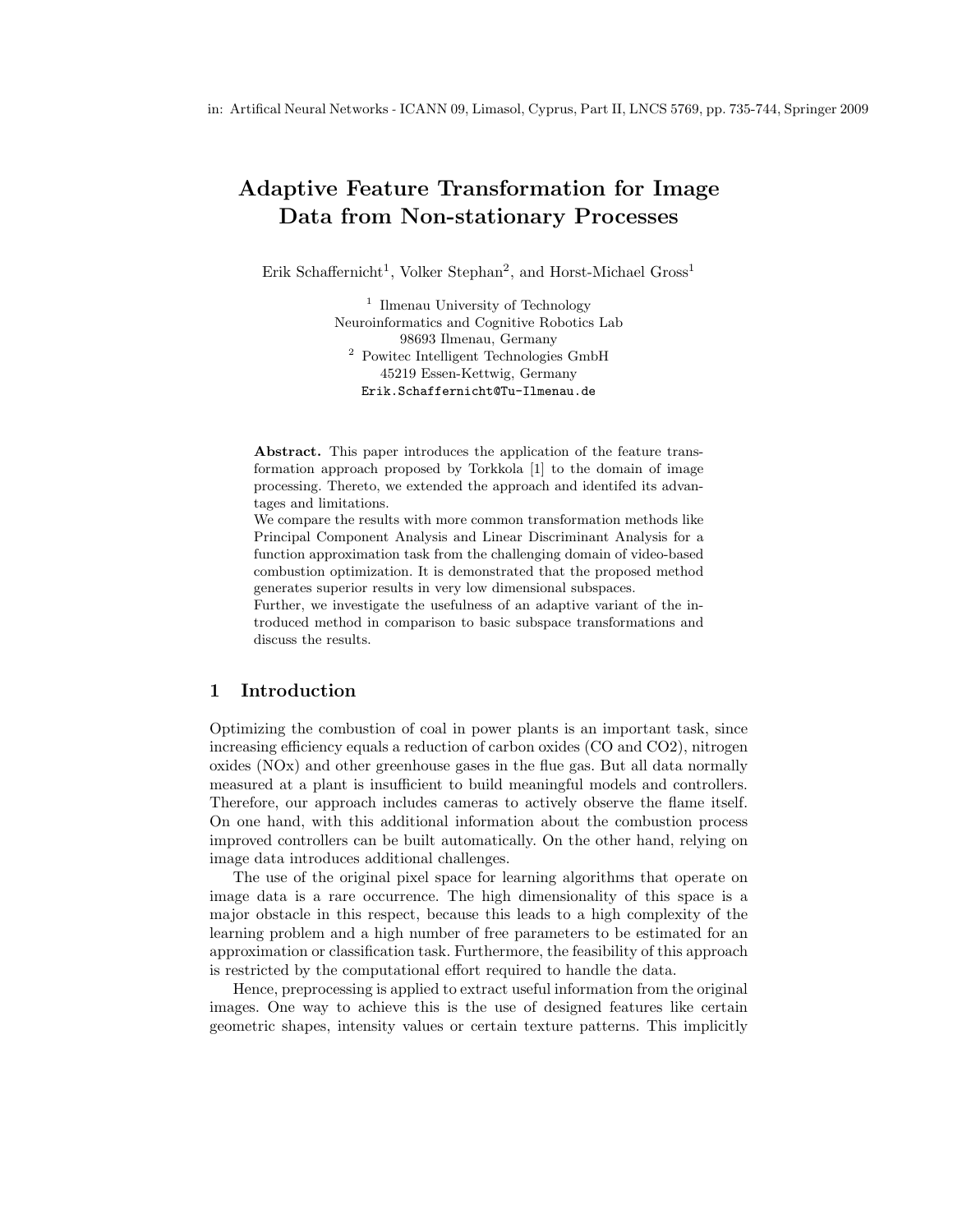requires at least a bit expert knowledge by the system designer to decide which methods are meaningful for the given problem.

Another way to cope with the problem are feature transformation algorithms which attempt to find an image subspace that contains much useful information. Typically these methods are guided by a statistical criterion to achieve this goal. Perhaps the best known representatives are Principal Component Analysis (PCA) [2], Independent Component Analysis (ICA) [3], Nonnegative Matrix Factorization (NMF) [4] and Linear Discriminant Analysis (LDA) [2]. The basic forms of these algorithms produce linear transformations only, but there are several non-linear (e.g. kernel-based) extensions for all methods, but PCA and ICA specifically attracted a lot of attention in this respect.

The PCA transforms data into a subspace based on the eigenvectors of the data covariance matrix, hence this produces axes along the most variant parts of the data. High eigenvalues mark high variant directions. The resulting subspaces are often named according to the task, like eigenfaces or, for combustion optimization, eigenflames. This technique, as well as ICA and NMF, are purely data driven. They only consider the data intrinsic relations, but not the recognition or approximation task to be solved. ICA tries to find subspaces that represent independent data parts. A contrast function like Negentropy or Mutual Information is used to measure the independence of the resulting subspace dimensions. The NMF transformation's unique selling point is that all subspace dimensions and resulting data points are in fact non negative, which is a constraint for certain application areas.

Unlike the aforementioned methods, algorithms like the LDA take the target of the learning problem into account to find a suitable subspace representation. It derives itself from the Fisher criterion [5] and aims at a subspace transformation that allows a good approximation with linear learning machines.

The Maximal Mutual Information (MMI) transformation introduced by Torkkola [1] is similar in this respect. It takes the target values into account, but unlike the LDA it does not make any assumptions about a specific learning machine. Instead, it tries to maximize the information content about the target in the new subspace. The basic ideas and mechanisms of this approach are recapped in Sect. 2.

The application of this approach to image data is straightforward, but requires the consideration of its limitations for this high dimensional domain. Additionally, we propose an supplemental step in the algorithm to capture image specific traits. A comparison to PCA approaches on a flame image prediction task completes Sect. 3.

Since our intended application area, the intelligent control of combustion processes in power plants, is non-stationary, the feature extraction's requirements include a certain adaptivity. A comparison of different initializations, PCA and LDA is given, and we will discuss the use of the MMI transformation as adaptive system and the pitfalls associated in Sect. 4.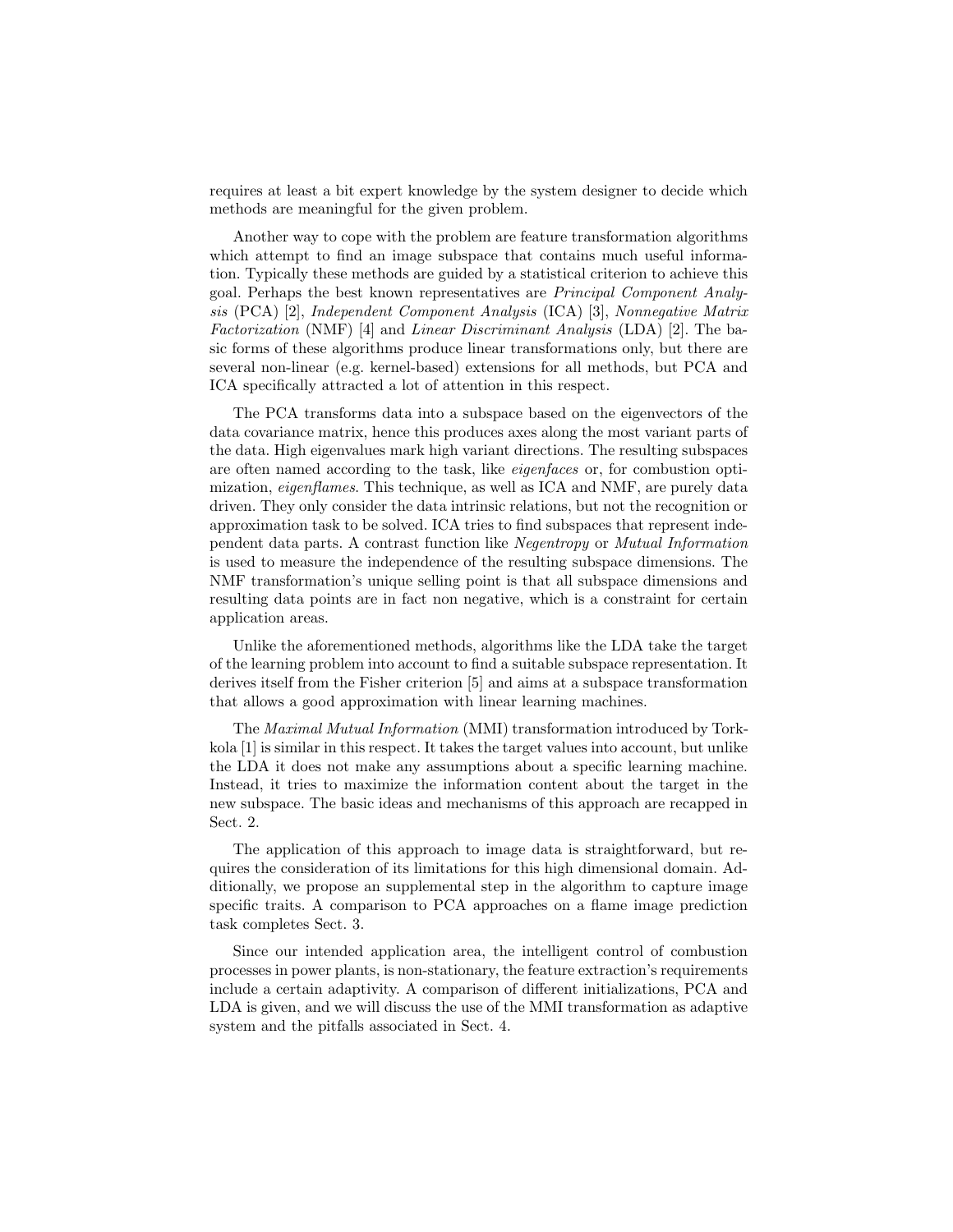

**Fig. 1.** The original image data x is transformed by some function q into a lowerdimensional space. An evaluation criterion, the Quadratic Mutual Information, measures the correspondence to the desired target value  $t$ , e.g. the nitro oxides to the reduced images y. From this criterion, a gradient information  $\delta I/\delta w$  is derived and used to adapt the transformation parameters  $w$ .

# 2 Feature Extraction Using Mutual Information Maximization

The Maximal Mutual Information approach of Torkkola [1] is built upon the Information-Theoretic Learning (ITL) framework introduced by Principe [6]. The idea is to find a transformation that maximizes the Mutual Information (MI) between the transformed data in a certain subspace and the desired target values. A number of "forces" is computed to be used as the direction in a gradient ascent to maximize the MI.

The basic adaption loop for the optimization process is shown in Fig. 1. The original input data sample  $x_i$  is transformed by some transformation g with the parameters w into a lower dimensional space. The transformed data is denoted by  $y_i$ . The goal is to find those transformation parameters w that confer the most information into the lower dimensional space with respect to the target.

The update rule for the parameters of the transformation is given by the following equation, where  $\alpha$  denotes the learning rate

$$
w_{t+1} = w_t + \alpha \frac{\partial I}{\partial w} = w_t + \alpha \sum_{i=1}^{N} \frac{\partial I}{\partial y_i} \frac{\partial y_i}{\partial w}.
$$
 (1)

Finding the gradient  $\partial I/\partial w$  can be split into the sample wise computation of the information forces  $\partial I/\partial y_i$  and the adaption of the parameters  $\partial y_i/\partial w$ .

The second part is the simple one, since there exists a number of suitable transformations g, e.g. linear transformations or neural networks like Radial Basis Function Networks [1] or Multi Layer Perceptrons [7]. The only requirement is that they have to use the gradient information  $\partial y_i/\partial w$  to adapt their parameters. All following examinations are limited to the linear transformation case, because this allows easy comparison with PCA or LDA and a visual inspection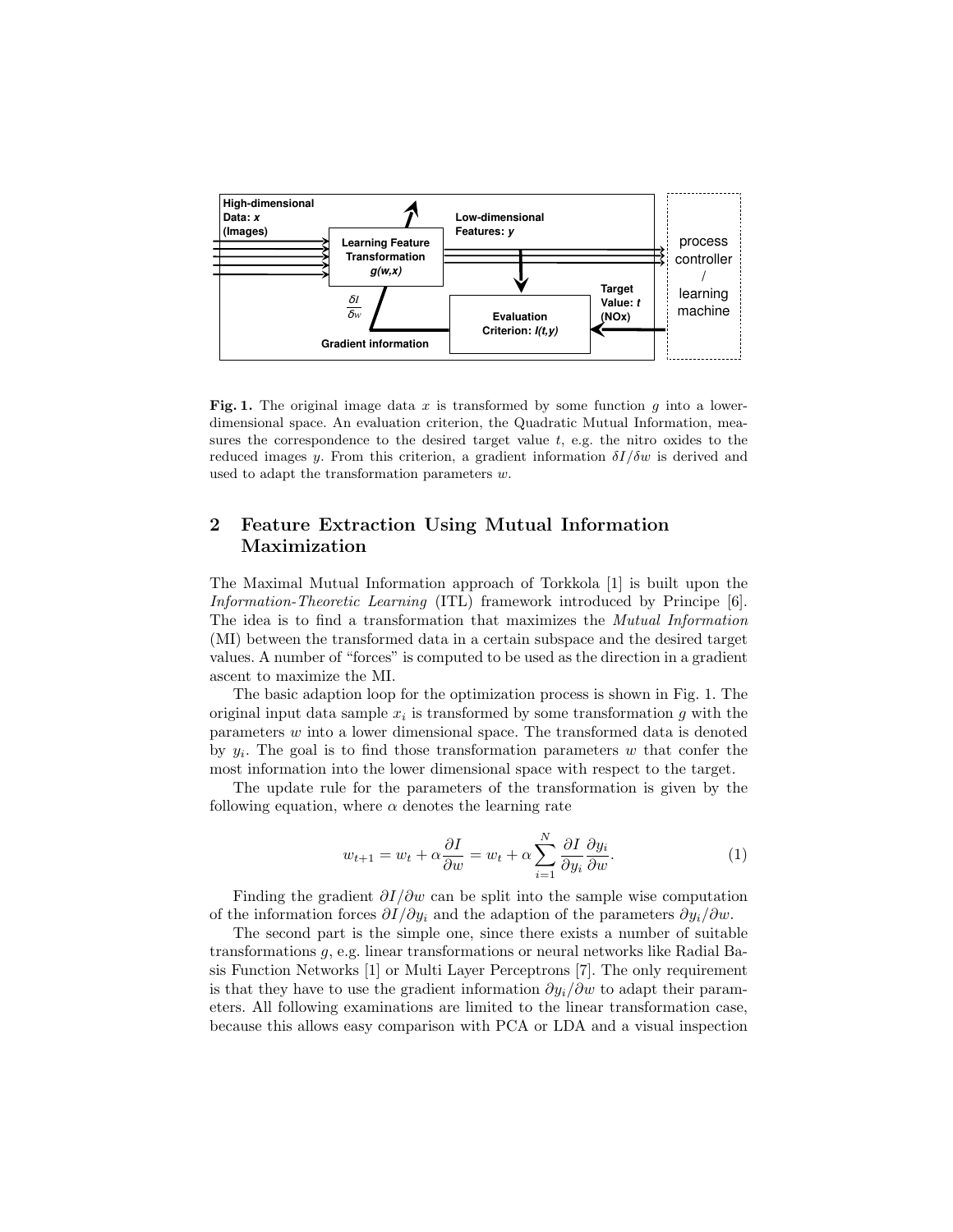of the results is possible as well. The parameters  $w$  that have to be estimated are all elements of the linear projection matrix  $W$ . The equation for the linear transformation is given by

$$
y_i = W^T x_i. \tag{2}
$$

The size of W is  $d_x$  times  $d_y$  with  $d_x > d_y$  where  $d_x$  is the number input of dimension in X and  $d_y$  is the dimensionality of the subspace. Furthermore, W is assumed to be orthonormalized.

The calculation of the information forces  $\partial I/\partial y_i$  is computationally more demanding. The straightforward approach would be to use the well known Mutual Information

$$
I(Y,T) = \int_{y} \int_{t} P(y,t) \log \frac{P(y,t)}{P(y)P(t)} dt dy
$$
\n(3)

to evaluate the correspondence between the transformed data and the target values. But due to the associated problems of estimating this criterion in high dimensional spaces, Torkkola proposes a non-parametric estimation based on Quadratic Mutual Information I 2

$$
I^{2}(Y,T) = \int_{y} \int_{t} (p(y,t) - p(y)p(t))^{2} dt dy
$$
\n(4)

and kernel density estimation with Parzen windows. Application of the binomial formula splits equation 4 in three parts which are interpreted as information potentials and the derivatives as information forces.

$$
\frac{\partial I^2}{\partial y_i} = \frac{\partial V_{IN}}{\partial y_i} + \frac{\partial V_{ALL}}{\partial y_i} - 2 \frac{\partial V_{BTW}}{\partial y_i}
$$
(5)

 $V_{IN}$  represents the "attractive potential" of all samples with the same/similar target value,  $V_{ALL}$  is the same but for all samples, and  $V_{BTW}$  is the "repulsive potential" (negative sign) between samples of different target values. The derivatives show the direction each sample has to move to maximize the objective function. The actual computation of these terms is reduced to interactions between all pairwise samples using Gaussian kernel density estimates. The reader is referred to [1] for the details that are omitted here.

In Algorithm 1 the procedure for one adaption step is given. These steps are repeated until convergence of the parameters w.

## 3 Image Data Processing

According to Torkkola [1], the previously described system is suitable for small input dimensions, but higher dimensions can be problematic. On one hand, image data is intrinsically high dimensional, because each pixel position is considered an input. On the other hand, treating each pixel as an independent input channel neglects the fact that neighbor pixels from the camera are dependent on each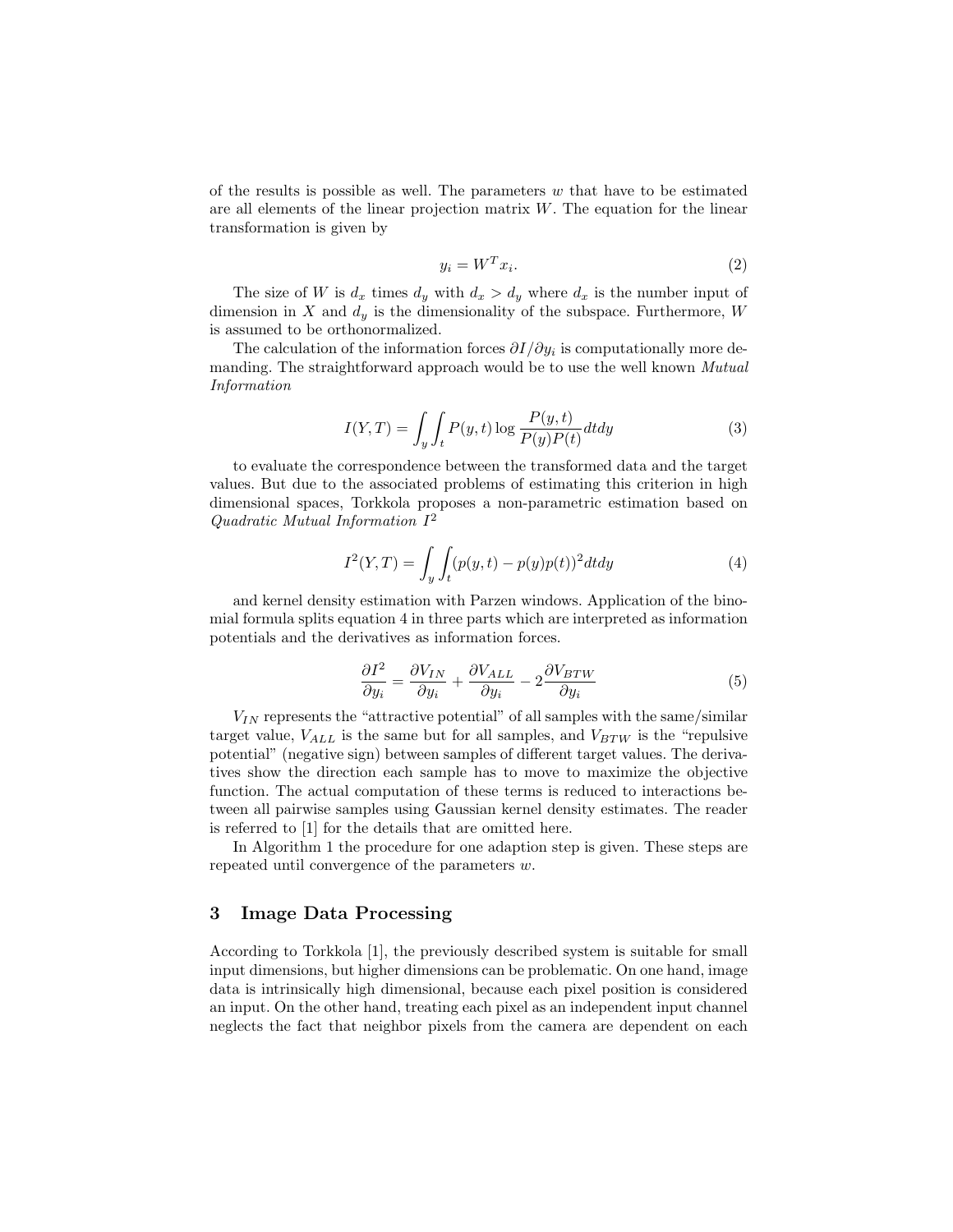#### Algorithm 1 Maximal Mutual Information Adaption Step

**Input:** current transformation  $W_t$ , the input data X and the target values T **Output:** new transformation  $W_{t+1}$  $Y = g(W, X) = W<sup>T</sup> X / \text{(computation of the transformed data)}$  $\frac{\partial I^2}{\partial y_i} = \frac{\partial V_{IN}}{\partial y_i} + \frac{\partial V_{ALL}}{\partial y_i} - 2 \frac{\partial V_{BTW}}{\partial y_i}$  //estimation of the different forces  $\frac{\partial Y}{\partial W} = X^T$  //The gradient of the linear transformation matrix W  $W_{t+1}^{'} = W_t + \alpha \frac{\partial I}{\partial W} = w_t + \alpha \sum_{i=1}^{N} \frac{\partial I}{\partial y_i} \frac{\partial y_i}{\partial W} / A$ daptation step  $W_{t+1}^{'} =$  GAUSSIANFILTER $(W_{t+1}^{'} )$  //Supplemental step for images, see Sec. 3  $W_{t+1} = \text{GRAMSCHMIDT}(W_{t+1})$  //Orthonormalization step to ensure  $W^T W = \text{I}$ 

other. We assume that informative parts of the image are not defined at pixel level, but by a more general, arbitrary shaped region, that is approximated on the pixel level. Thus, it is very unlikely that neighboring pixel have a rank different information content.

To cope with this problem and forcing the filter to consider these neighborhood dependencies, we introduced an additional step into the algorithm. After computing the new filter according to the gradient information and before the orthonormalization step, we perform a smoothing with a Gaussian filter in the two dimensional image space on the filter mask. This does not only distribute information between neighbor input dimensions, but increases stability and convergence speed, because the algorithm finds smooth solutions. An additional benefit is the obvious reduction of measurement noise in the observations.

This approach is not suitable for images only, but every continuous domain that is sampled and approximated at certain points and has a clear neighborhood definition.

We used 1.440 small images of the size 40x32 pixels which equals 1.280 input dimensions for each sample. All images are flame pictures taken from a coal burning power plant. An example image with a higher resolution is shown in Fig. 2. The respective targets are measurements like the nitrogen oxides  $(NOx)$ , carbon monoxides (CO) or excess air (O2) produced by the combustion. We used Multi Layer Perceptrons as function approximators and evaluated the performance of different instances of the ITL framework with different parameters like the dimensionality of transformed data, and compared them with results from PCA based transformations.

The first tests were made with a visual examination of the resulting filter masks, similar to the well known eigenfaces. Images with obvious structures are considered "stable" solutions, while "unstable" results are characterized by high frequent noise and no structures in the filter masks. See Fig. 3 for examples on a higher resolution (134x100 pixels). Interestingly, if stable solutions were found, they tend to be similar to each other, besides differences in the sign of the filter masks, which relates to the same axis but the opposite direction. More discussions on this topic are following in Sec. 4.

Different initializations for the transformation parameters  $w$  result in the clear preference for PCA or LDA, since randomly initialized filters tend to pro-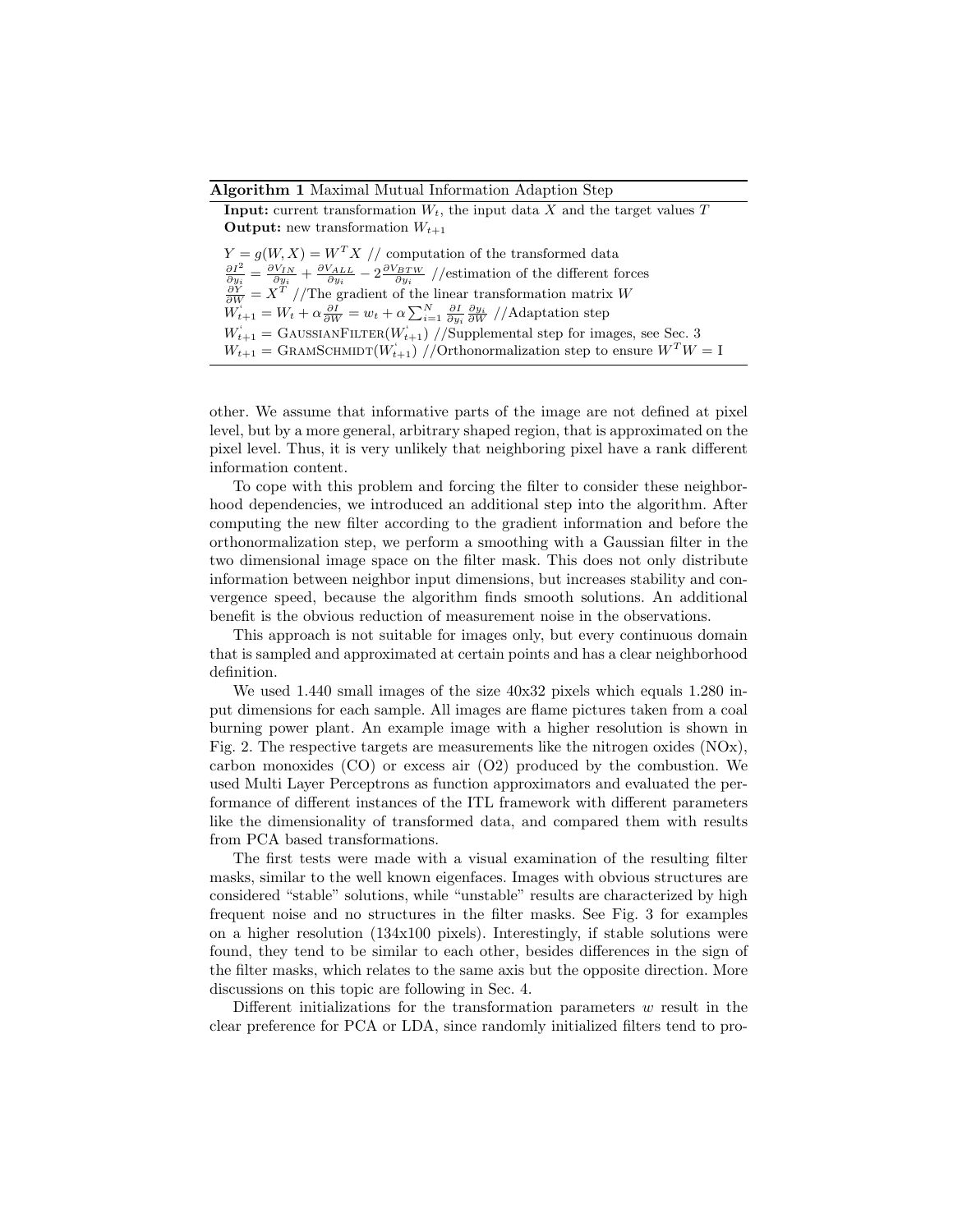

Fig. 2. An example of a black and white image taken from the furnace of a coal fired power plant. Clearly visible is the furnace located wall on the right. Roughly in the middle of the images is the burner mouth were coal dust is inserted to the furnace and ignites. Around this area on the wall, slag (molten ash) is visible.

duce unstable results. Hence the MMI method is more of an objective driven refinement for these plausible starting guesses.

The possible dimensionality of the reduced feature space  $d_y$  is greatly dependent on the number of available samples. This makes sense with respect to the curse of high dimensionality, because the higher the dimensionality, the more difficult it is to estimate the required probability distributions. For the presented setup of data we noticed two things: First, the bigger  $d_y$ , the more it deviates from a PCA initialization. Second we observed that the breaking point, where it switches from stable subspace transformations to unstable results, is between  $d_y = 4$  and  $d_y = 5$ . By doubling the number of samples to 3.600, we get stable results in the five dimensional subspace, but  $d_y = 6$  and higher remain unstable.

Further experiments where conducted with images subscaled to an even smaller size of 10 x 8 pixels per image. The reductions of the input dimensionality  $d_x$  does not improve the results considerably. On the other hand, using images with 160x120 pixels decreased stable results to 3 dimensions. This is due to the linear connection between  $d_x$  and the number of parameters w compared to the exponential influence of  $d<sub>y</sub>$  as discussed above.

The next experiments are conducted to test whether the MMI subspace transformation yields any improvements compared to PCA-based eigenflames. Taking the previous results into account, the target dimensionality is limited to  $d_y \leq 3$ and the MMI subspace search started with an PCA initialization.

The results clearly demonstrate the benefits of the MMI approach. The approximation errors are smaller or at least in the same magnitude of the PCAbased approach. By adding more channels, the PCA can achieve similar results to the MMI transformation, but there is always the need of additional dimen-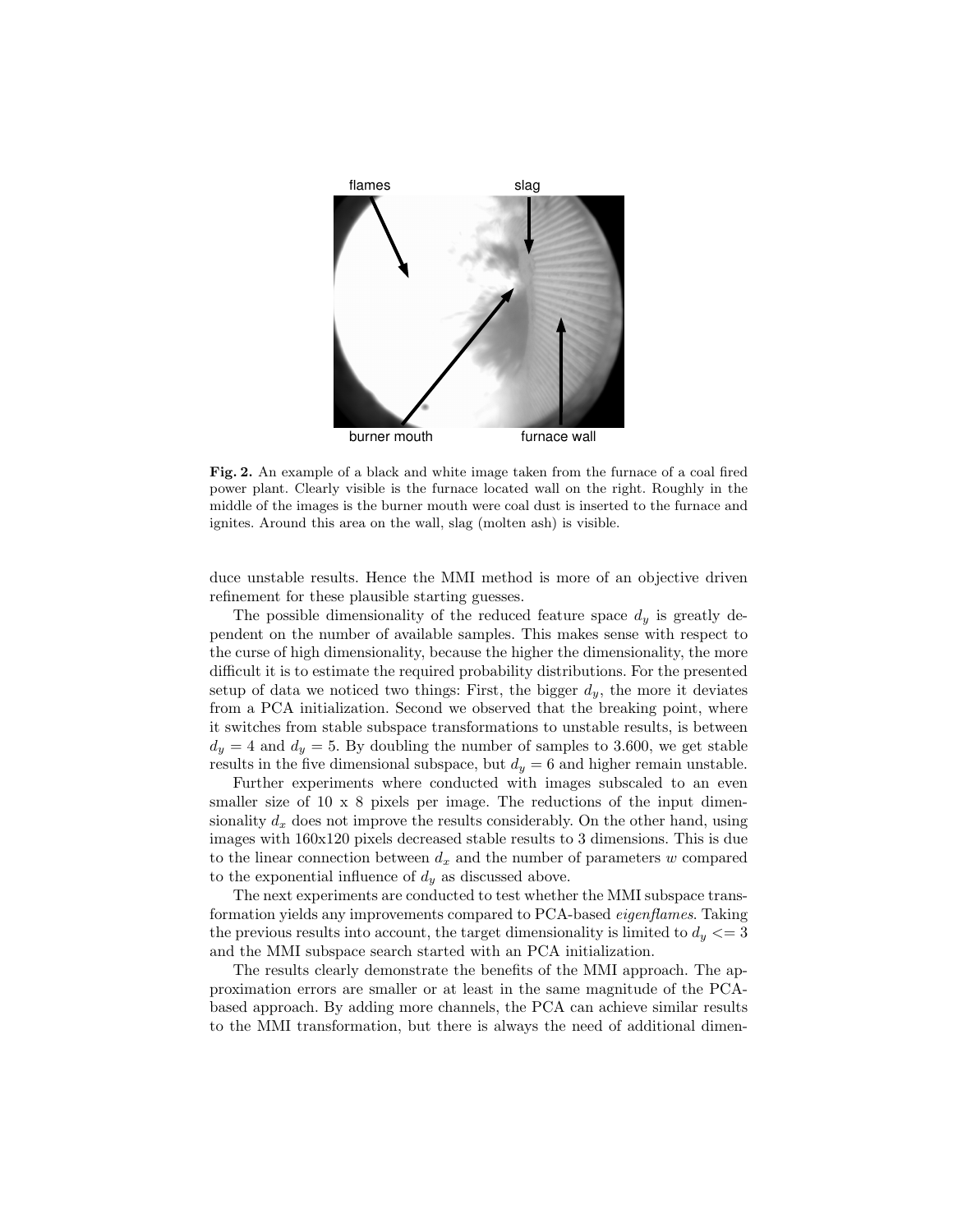

Fig. 3. (Left) A stable filter mask. (Right) An unstable one. Both subspace transformations are the results of the optimization procedure described in this section and depict the first dimension of the new subspace. The white areas are coding positive values, the black regions negative ones, while the gray areas are near zero and thus unimportant, like the round margin in the left image. One important fact to remember is, that the sign does not tell anything about the importance of this pixel, while the absolute value does. This kind of visualization is comparable to Eigenflames produced by PCA, besides in this case it doesn't depict the variances in the data, but the information.

Table 1. Comparison of the same MLP trained with PCA subspace features or MMI subspace features respectively for three different targets. All prediction errors are the MSE from an independent test set. The high level of noise present in the data leads sometimes to the effect of increasing errors when providing additional input features.

| Prediction Error for CO   Prediction Error for O2  Prediction Error for NO <sub>x</sub> |      |            |      |            |       |  |
|-----------------------------------------------------------------------------------------|------|------------|------|------------|-------|--|
| <b>IPCA</b>                                                                             | MMI  | <b>PCA</b> | MMI  | <b>PCA</b> | MMI   |  |
| $\parallel$ 3.11                                                                        | 3.07 | 0.90       | 0.24 | 28.88      | 25.99 |  |
| $\parallel$ 3.33                                                                        | 2.43 | 0.25       | 0.29 | 35.50      | 25.00 |  |
|                                                                                         | 2.66 | 0.22       | 0.28 | 27.65      | 30.26 |  |

sions to represent the information. Hence, we conjecture that the MMI method is able to compress the relevant information better than the PCA eigenflames.

One negative aspect concerning the MMI approach are the computational costs associated with the density estimation and gradient computation. While PCA is fast to compute, MMI takes a lot of time (which is mainly dependent on the number of input images used). For several thousand images it can easily take one or two hours to obtain the filter masks. Hence, the MMI methods can be applied only if there are no hard time constraints.

To conclude this section, the experiments show that it is beneficial to use the MMI system to improve PCA based subspace transformation for image data.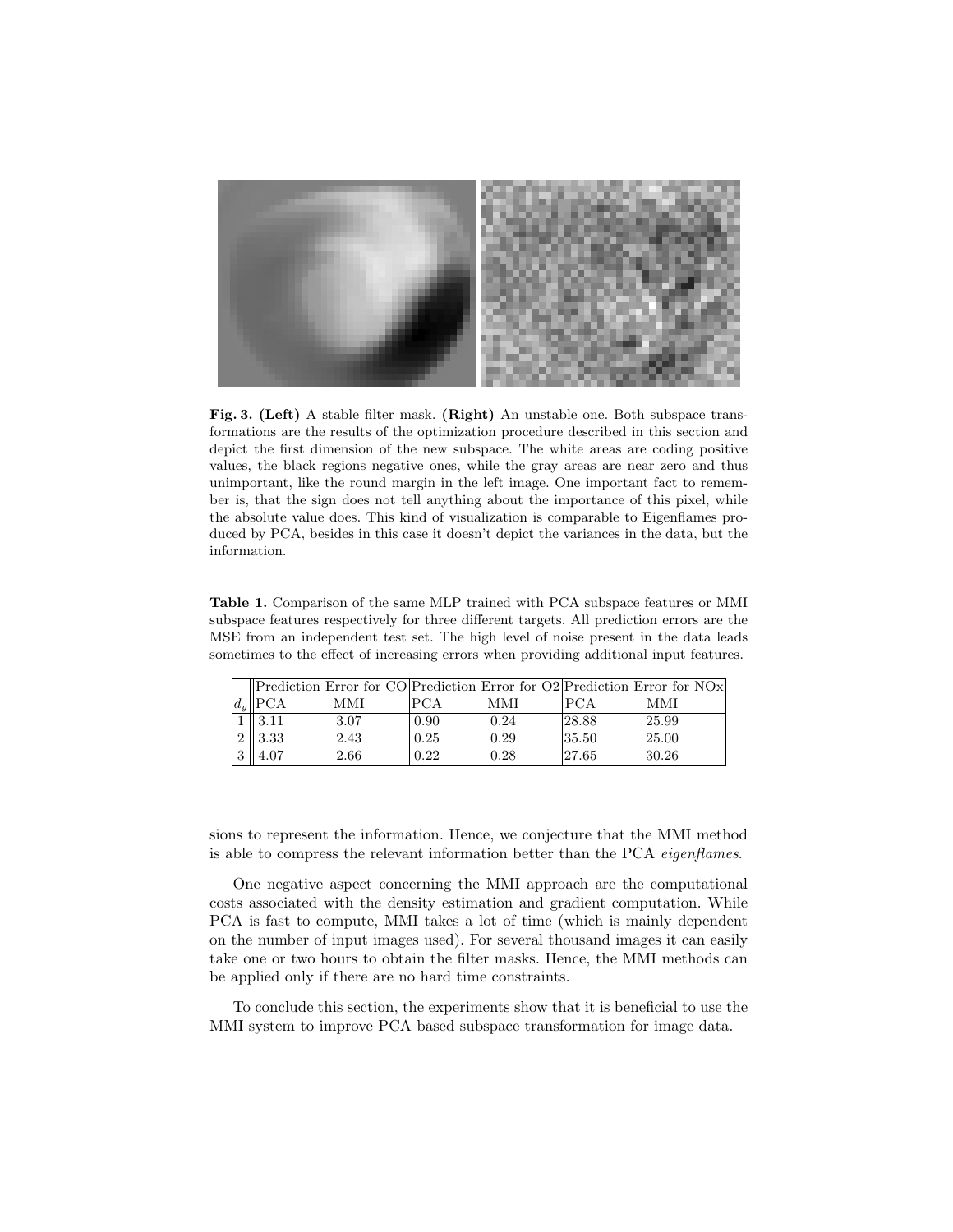### 4 Adaptive Feature Transformation

It is assumed that the presented system is used as a preprocessor for a controller or function approximator which is able to handle slow adaptations itself. The goal for the adaptive feature extraction system is to provide similar features if the underlying process is in a similar state, and different features in different process states.

There are several configurations of the subspace transformation parameters w possible that achieve a maximal value with respect to the optimization goal of maximizing the Quadratic Mutual Information even for the optimistic case of a single, global maximum. For example, a scaling of the matrix  $W$  with a non-zero scalar will not change the information content of the results. All but two of the possible solutions are eliminated during the orthonormalization step. This step restrains all configurations in the parameter space to the hyper unit sphere. The two remaining valid solutions are  $w^*$  and  $-w^*$ . These transformations obviously contain the same information, since the only discriminating feature between data transformed by the two filter is the inverted sign. This behavior is not desired since the same state can yield two different subspace transformations that produce opposite transformed data, which are completely different to the system using the transformed features.

If the process is stationary, this problem can be overcome by the use of a suitable similarity measure to compare the old filter configuration  $w_{old}$  to  $w_{new}$ and  $-w_{new}$  accepting the better match. But it is quite hard to define good similarity measures and thresholds if the process is transient. The most obvious work around is a different starting initialization. Instead of starting from the PCA subspace, it is possible to use the previous MMI subspace as initialization point. Assuming that the transient process changes are slow, compared to the adaptive updates of the filter, these changes will yield slow changes of the relevant feature areas. Thus, the subspace transformations will be similar to each other, which justifies the use of the previous solution as a starting point.

The actual adaptivity can be achieved on different time scales. One possibility is to adapt the current filter into the new one after a few measurements, using the techniques described in  $[1]$ (Appendix A) where not the whole available data is used for a adaption step but only a small subset. The extreme case is the use of two samples. Torkkola draws them randomly, while for an online system these samples are the last measurements. For those samples one adaption step is applied (see Algorithm 1).

For applications with very noisy measurements, this may introduce the problem that the systems tries to adapt to the noise, rather than the underlying process changes. Hence, slower timescales change the procedure to collecting a certain amount of data before performing a batch update of the filter.

For the online application of the system of the power plant, we are interested mainly in very slow changes induced by wear and tear of the furnace or coal type changes. There are other changes on a much faster timescale, but they are even harder to detect, due to the presence of a high measurement noise. For the experiments presented here, a daily batch update was used. We used the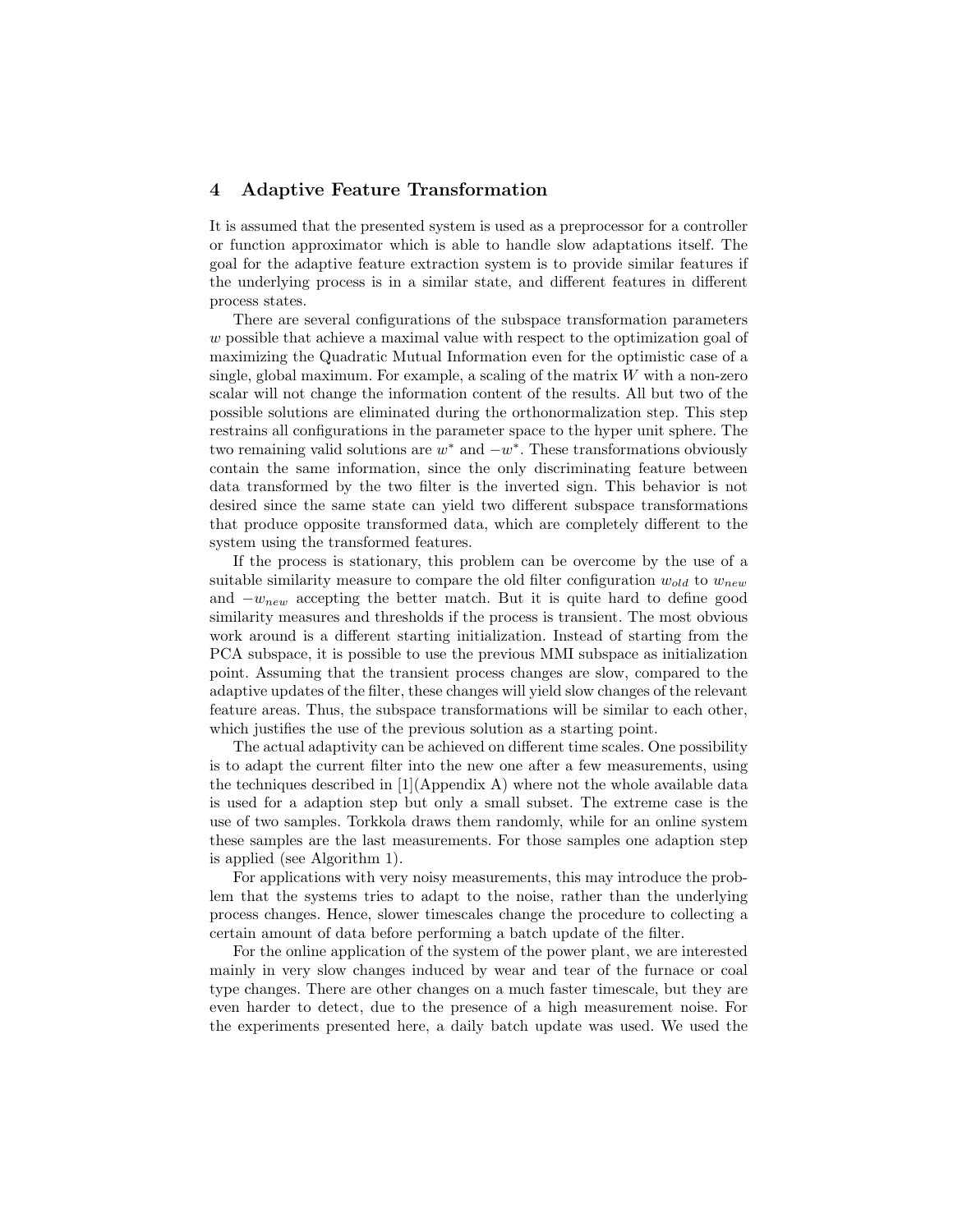

Fig. 4. Each of the columns represents the results of the MMI adaption process for the flame images and always shows the first component of the new subspace. The target values used for the training process of the LDA and MMI are the corresponding nitrogen oxides (NOx) measurements. The differences in each row are the used subspace transformations. First row: PCA. Second row: LDA. Third row: MMI initialized with the current PCA result. Fourth row: MMI initialized with a global PCA result. Fifth row: MMI initialized with the previous MMI result. The most interesting observations are the changes over time (from column to column), since smaller changes are desired.

collected data of five elapsed days for training purposes, and the most recent day as test set. We used this data to form PCA, LDA and MMI subspaces for eight consecutive days. For the MMI method we employed three different initialization points. First, we used the result of the PCA on that time frame for this purpose. Second, a fixed eigenflames subspace transformation calculated over the complete data was used, and third, the previous MMI result was used for the initialization.

Some results of these experiments are shown in Fig. 4. The PCA results (first row) are the most stable ones over time, the variance in the data over time is similar. But here again is the possible pitfall of the sign inversion problem between column 2 and 3. The LDA results (second row) identify big connected regions, but the shapes are completely different each day. Independent of the initialization, all MMI results share the tendency to produce less homogenous regions. The MMI results based on the the PCA initializations (third and fourth row) behave similar to the LDA subspace transformations, they are different each day. Using the previous MMI subspaces as starting points (last row) yield very useful but adapting filter masks.

These experiments show that the initialization with the previous MMI results is the most promising way to handle the adaptation task in a changing environment.